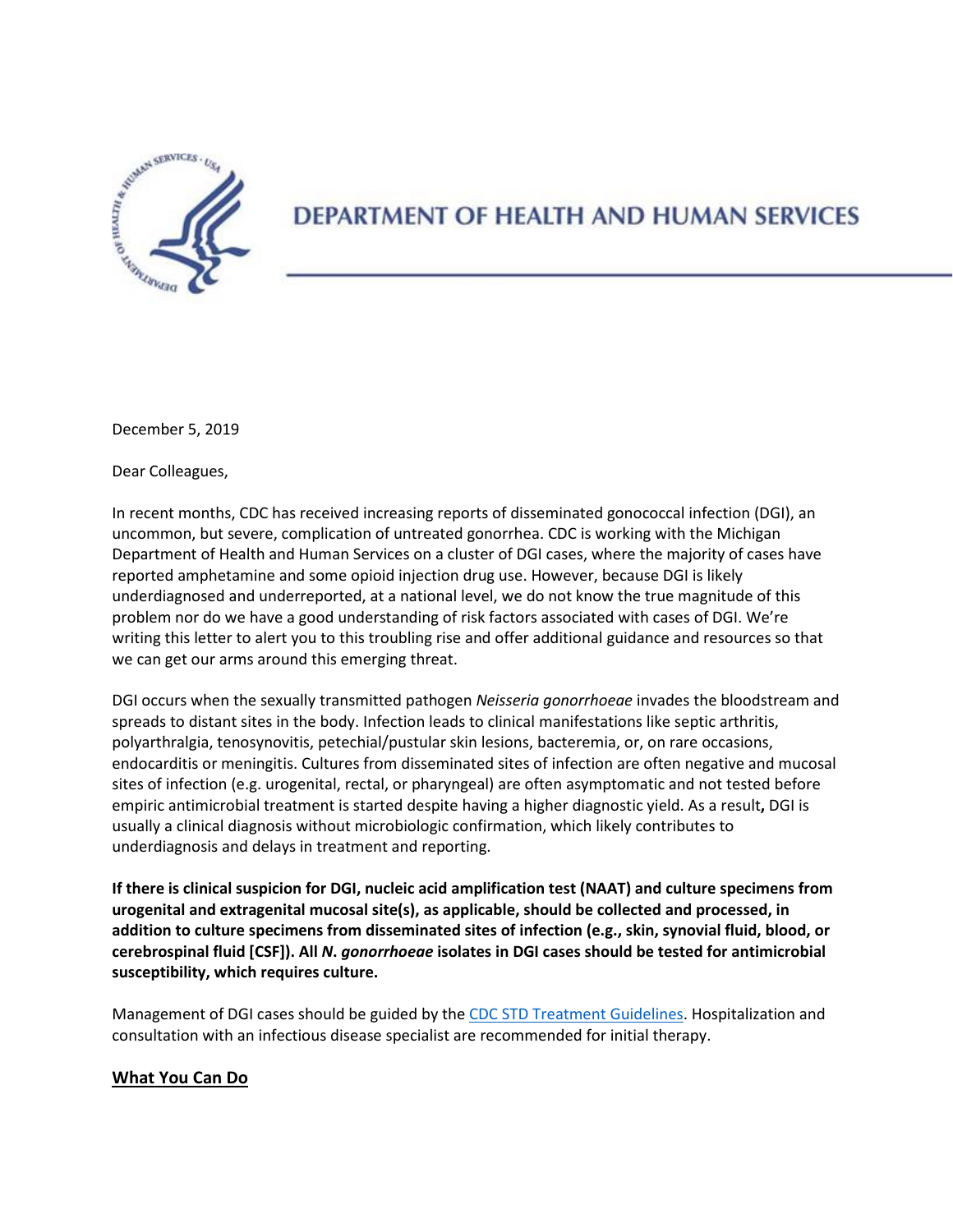To better understand the magnitude of DGI in the US and if other clusters are occurring, CDC is requesting:

# **State/Local STD Program Staff, including DIS**

- Immediately investigate any DGI case (confirmed, probable, and suspect) to ascertain demographic, epidemiologic, and clinical factors associated with the case. Conduct partner services to obtain behavioral risk factors and ensure partner treatment.
- Continue to report confirmed DGI cases to CDC as gonorrhea via routine case notification mechanisms; if there are positive laboratory results from multiple anatomic sites, prioritize the sterile site (i.e., blood, CSF, or other aspirate) as the reported specimen source when reporting the case. Regardless of clinical manifestations, isolation of *N. gonorrhoeae* from a sterile site (e.g., blood, synovial fluid, or CSF) would constitute confirmed DGI.
- Facilitate submission of any culture isolates from sterile and/or genital and extragenital sites to the state public health laboratory to forward on to CDC.
- Alert clinical microbiology laboratory directors
	- All *N. gonorrhoeae* isolates from sterile sites should be submitted to local/state public health laboratories so they can be forwarded to CDC for comprehensive antimicrobial susceptibility testing (AST) using agar dilution and whole genome sequencing (WGS).
	- *N. gonorrhoeae* isolates from sterile sites should be reported to the state health department as per state or local reporting requirements.
- Notify medical providers
	- Any laboratory confirmed or clinically suspected cases of DGI, including those empirically treated without laboratory evidence of *N. gonorrhoeae*, should be reported to the state STD health department as per state or local reporting requirements.
	- Providers should be reminded that NAAT and culture specimens of genital, and extragenital sites if exposed, should be obtained before initiating empiric antimicrobial treatment for patients with clinical findings suggestive of DGI.

# **State and local public health laboratories**

• Send all *N. gonorrhoeae* isolates from sterile sites and genital and extragenital sites to CDC within 5 days of receipt.

# **Tools and Resources**

CDC has developed the following tools which may be useful (attached):

- Health alert template;
- DGI case report form currently used by the Active Bacterial Core surveillance (ABCs) for the Emerging Infections Program (EIP);
- A working case definition used in previous DGI clusters; and
- Information on how to submit isolates to the CDC laboratory.

CDC is planning a webinar to provide more information on DGI investigations for STD programs in early 2020.

For more information, please contact: